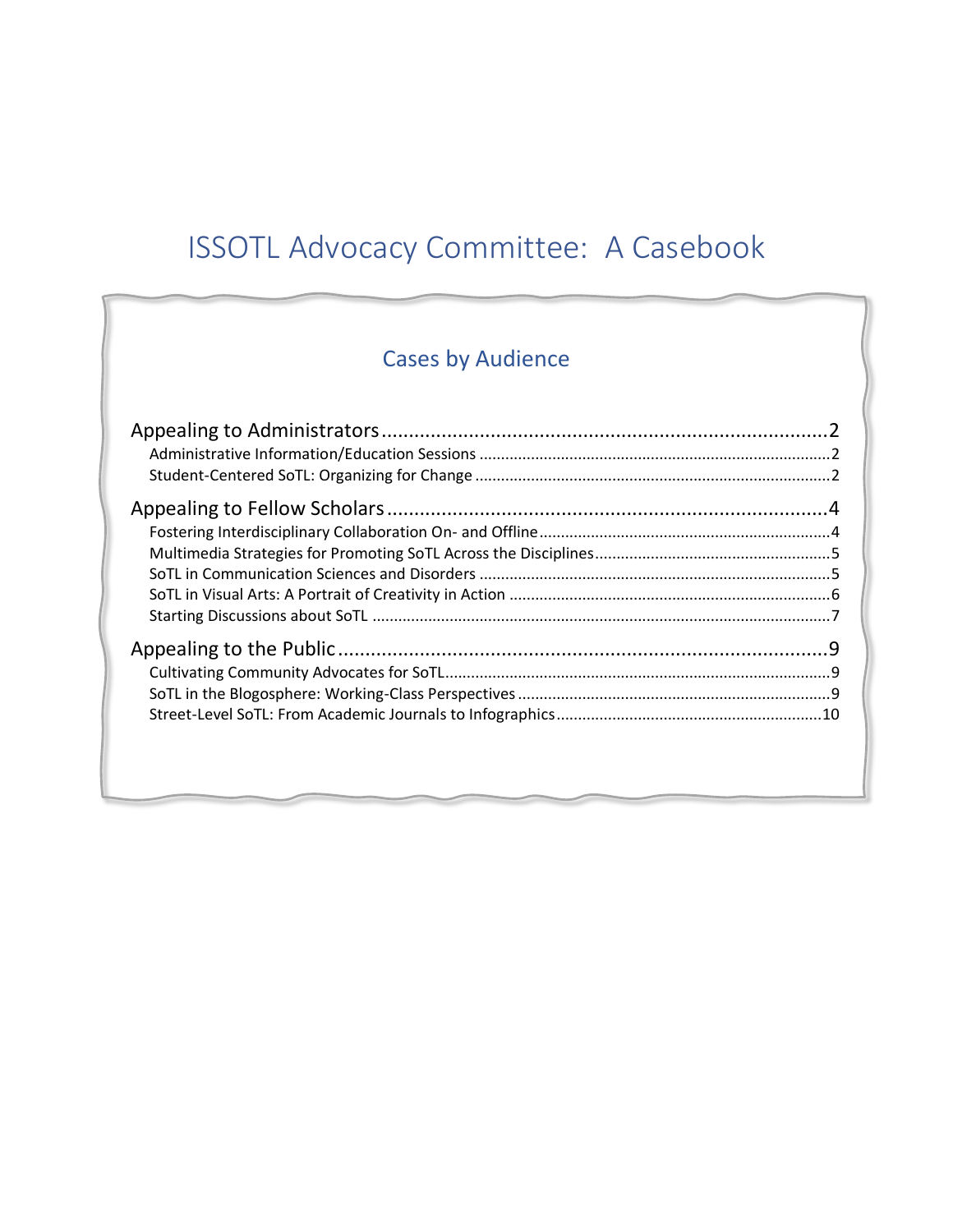# <span id="page-1-0"></span>Appealing to Administrators

- − Administrative Information/Education Sessions
- − Student-Centered SoTL: Organizing for Change

#### <span id="page-1-1"></span>Administrative Information/Education Sessions

Kathleen McKinney Professor of Sociology, Emeritus Cross Endowed Chair in SoTL, Emeritus Illinois State University

Our information/education session for Chairs, Directors, Deans - We submitted a proposal to present a session about SoTL for campus administrators at our annual all day teachinglearning conference put on by our teaching center and held at our the nearby Marriott (faculty present teaching and learning practices and SoTL at this event and there is an outside keynote speaker). The session was accepted. We then specifically invited and advertised the session via email (and asked our Provost to do so as well) to all Chairs, Directors, Deans (and/or members of unit faculty personnel committees). We created a power point presentation that focused on def, support, uses of SoTL at dept and college levels then filled in details and examples verbally (see attached). I believe we had about 18 administrators attend.

#### <span id="page-1-2"></span>Student-Centered SoTL: Organizing for Change

Katarina Mårtensson, Ph.D. Academic developer Centre for Educational Development Lund University, Sweden Co-editor, International Journal for Academic Development (IJAD) Vice-President Europe, International Society for Scholarship of Teaching and Learning (ISSOTL)

In Sweden, educational development has focused on SoTL for almost a decade. In many institutions, SoTL forms the basis of bottom-up-approaches to support professional development. However, SoTL is slower in becoming embedded in institutional structures, policies, and cultures. In 2013, the Swedish National Union of Students (SFS) released a report, titled "Improving Teaching and Learning in Swedish Higher Education: A Student Centered Perspective" (the report was originally written in Swedish). The report was written with a scholarly approach, underpinned with research on teaching and learning, and ended with a number of demands from the students on the Swedish government as well as on Swedish higher education institutions.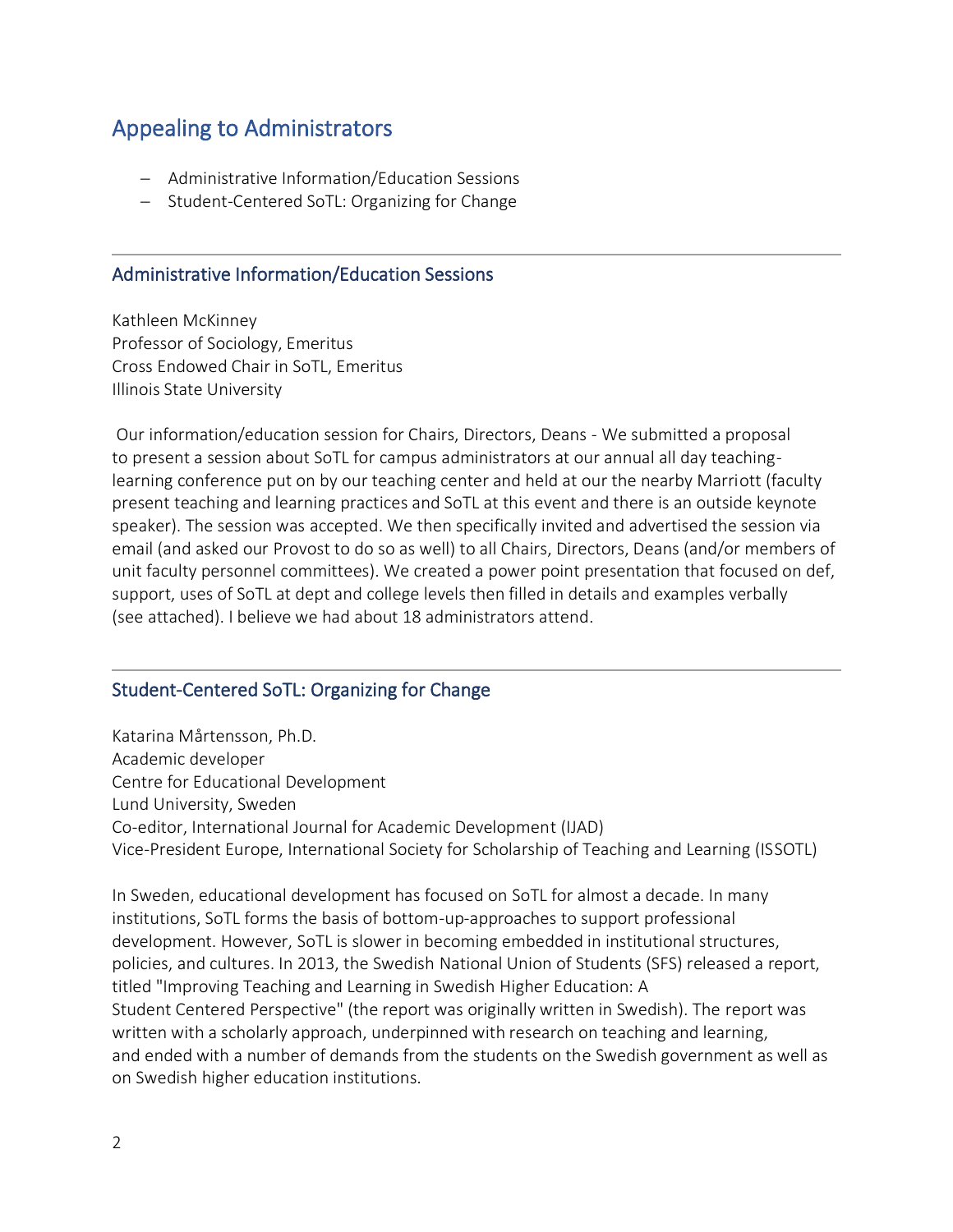These demands included, for instance:

- 1. Developing a national strategy for improving teaching in higher education.
- 2. Undertaking a serious, concerted national research and development strategy for improvement of higher education teaching.
- 3. Ensuring that the education received at higher education would be based on a scientific approach to teaching, to allocate specific time of teachers' professional service for scholarship of teaching and learning and educational development.

The report was later translated into English (as it was presented at the ISSOTL-conference as a Swedish case of advocacy and outreach). Since Swedish does not have an expression for scholarship of teaching and learning, this is not explicitly mentioned, but the meaning is in the report. The report received a lot of attention in newspapers, TV and radio. The chair of the student union was repeatedly interviewed and received significant media exposure. The Minister of Education and other high ranked politicians were also interviewed. The student union arranged a one-day conference in Stockholm to coincide with the release of the report. The conference included a panel-debate with politicians, university chairs, educational developers, and academic teachers in order to debate and discuss the contents of the report.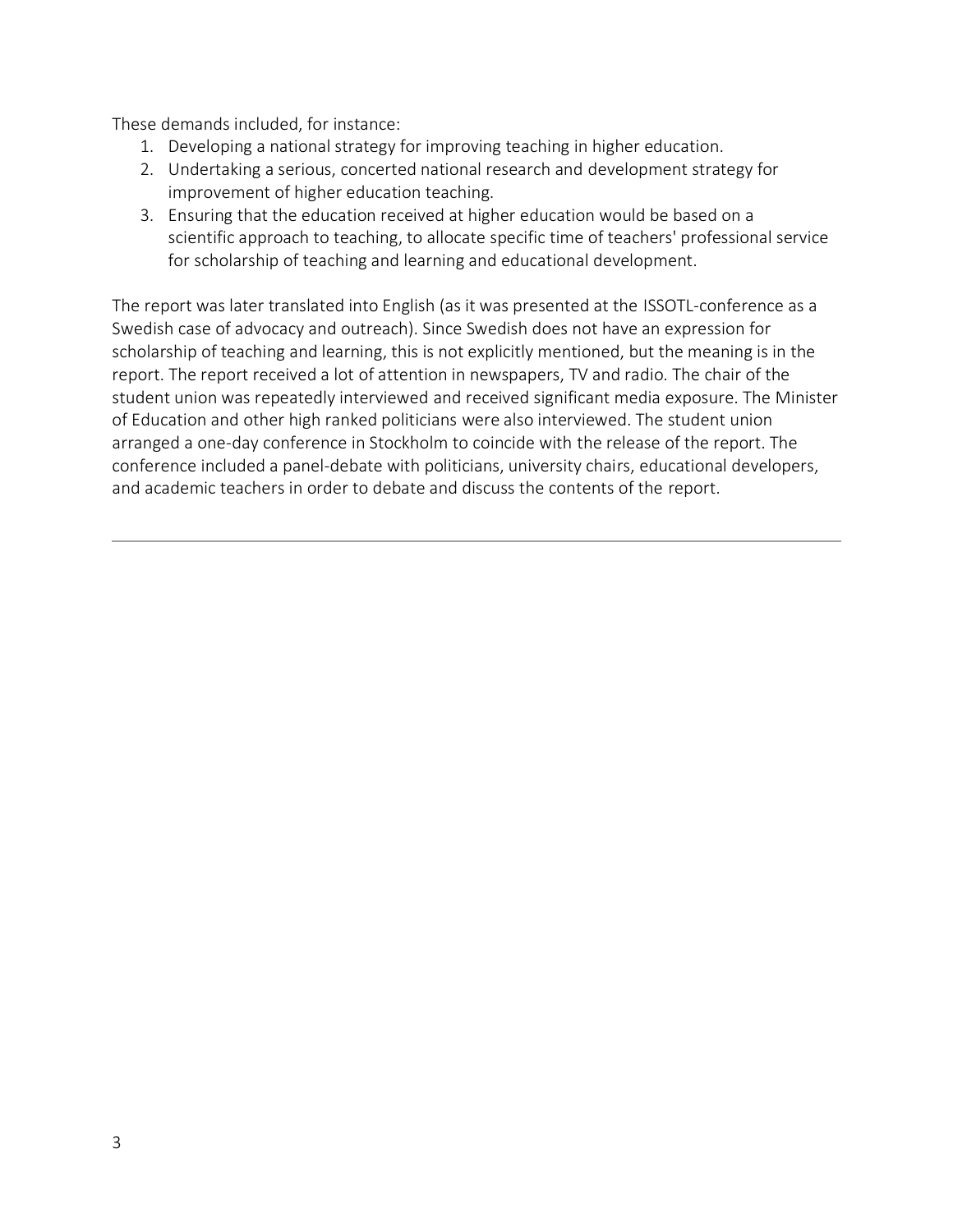# <span id="page-3-0"></span>Appealing to Fellow Scholars

- − Fostering Interdisciplinary Collaborations On and Offline
- − Multimedia Strategies for Promoting SoTL Across the Disciplines
- − SoTL in Communication Sciences and Disorders
- − SoTL in Visual Arts: A Portrait of Creativity in Action
- − Starting Discussions about SoTL

#### <span id="page-3-1"></span>Fostering Interdisciplinary Collaboration On- and Offline

Lauren Scharff, Ph.D. Director for the Scholarship of Teaching and Learning Professor, Department of Behavioral Sciences and Leadership United States Air Force Academy

- 1. Websites are a relatively easy way to foster broad communication about research and efforts related to SoTL. For example, I am co-creator and a regular contributor to the [Improve with](http://www.improvewithmetacognition.com/)  [Metacognition](http://www.improvewithmetacognition.com/) website. This website has a growing following, and it includes a regular blog (with posts often connecting to SoTL research), resources (many of which are SoTLbased), and provides a means to promote collaborations. One of the current collaborations is a 5-institution SoTL project on the topic of metacognitive instruction. This site helps bring SoTL activities related to the topic of metacognition to broader awareness (although the majority of current followers are academics).
- 2. Institution-level conference days provide a manageable and meaningful way to recognize and celebrate SoTL. At my institution, we hold an annual SoTL Forum that includes a poster session where all the previous year's SoTL researchers share their work in an open venue attended by faculty, administrators and students. This session reinforces the value that we place on SoTL research and scholarly teaching, and provides an opportunity for faculty across different departments to share their efforts related to teaching and learning. Other events that day include a morning workshop, an invited keynote address, and afternoon panel and talk sessions.
- 3. Education-related conferences with audiences that include people outside of higher education are also a great way to advocate for the value of SoTL. For example, the Global MindED conference in Denver [\(http://www.globalminded.org/\)](http://www.globalminded.org/) brings together a broad audience (academics, public officials and community leaders, students, others interested in education at all levels, including those involved in education policies around the world).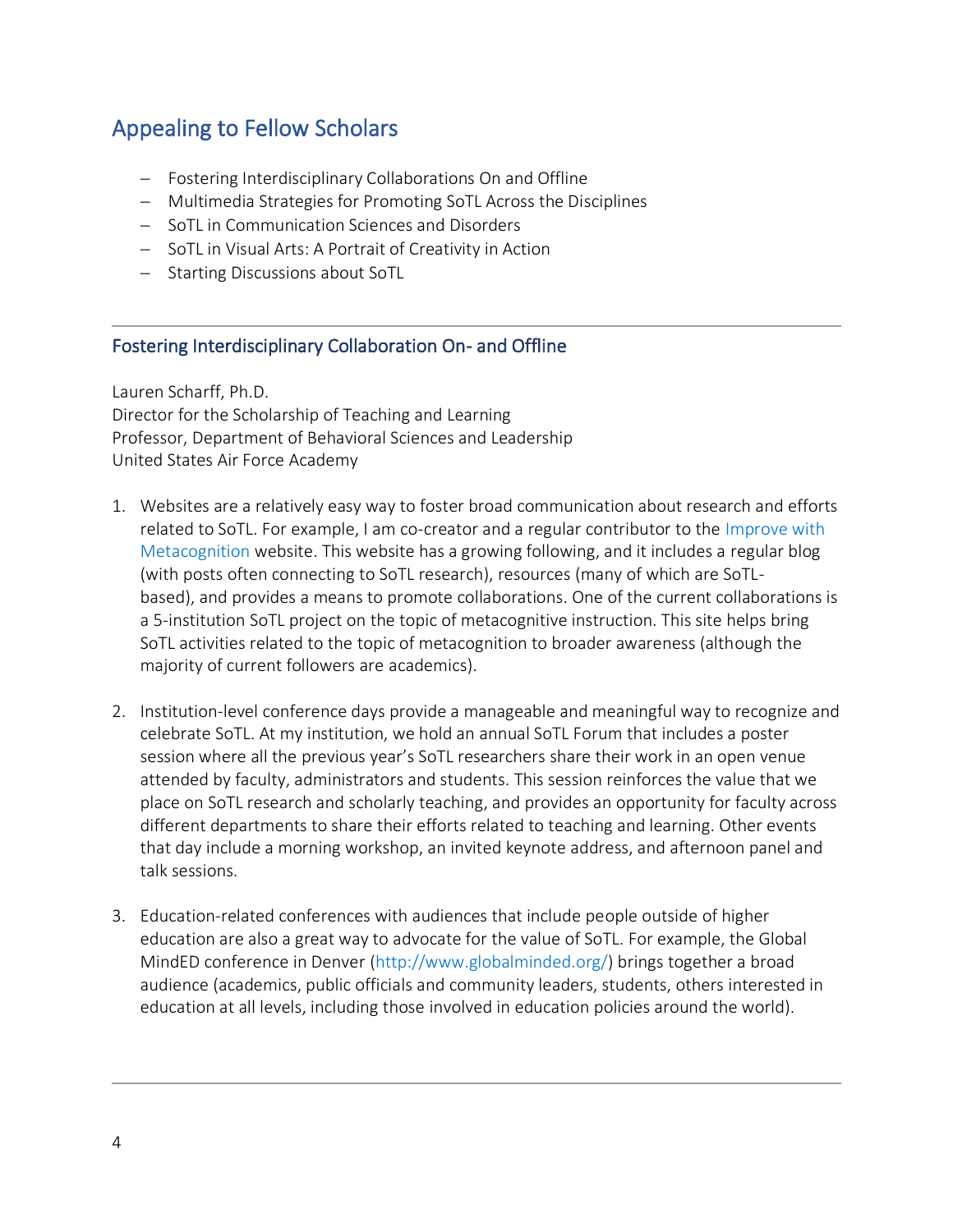#### <span id="page-4-0"></span>Multimedia Strategies for Promoting SoTL Across the Disciplines

Kathleen McKinney Professor of Sociology, Emeritus Cross Endowed Chair in SoTL, Emeritus Illinois State University

SoTL Advocate blog - Early last fall we created a blog for both ISU fac/staff/students and those outside ISU. When we post to the blog (usually every Monday), I also send out a tweet from @ISU\_SoTL. The blog [\(https://illinoisstateuniversitysotl.wordpress.com\)](https://illinoisstateuniversitysotl.wordpress.com/) highlights SoTL and encourages discussion within the SoTL community on various topics of interest to those working in SoTL at ISU and beyond. "To date, The SoTL Advocate has published original opinion papers about the field of SoTL, shared SoTL resources and tips, and informed readers about SoTL workshops, conference, and experiences." Along with information and resources of use to anyone doing SoTL, we also post blog entries about upcoming opportunities (e.g., small SoTL grants, SoTL Univ award) or important recent events (e.g., SoTL workshops or celebrations) related to SoTL on campus for ISU folks.

"Walk the Talk" SoTL Application Beyond the Individual Classroom contest at ISU - This spring we held a contest for the 'best' example of an application of SoTL literature and/or original SoTL work/results to improve, change, create re teaching and learning... on campus but at a broader level than the individual classroom. We advertised the contest in many ways and created a standard set of questions each applicant team had to answer and submit as their entry. We (a 3 person selection team -fac who do SoTL) selected a winning team (\$2,000 and a plaque) and an honorable mention team (\$500 and a plaque). We then announced and shared the winners and projects via our web page, blog, twitter account, internal teaching list serv...Finally, we hosted a celebration event for the winning and honorable mention teams with food, plaque presentations and brief explanation of the projects by the teams. We invited campus members interested in SoTL and the Pres and Provost (both of whom attended!).

#### <span id="page-4-1"></span>SoTL in Communication Sciences and Disorders

by Jennifer Friberg SoTL Scholar-Mentor Illinois State University Normal, IL, USA Adapted from [a blog post](https://illinoisstateuniversitysotl.wordpress.com/2014/12/01/timing-is-everything-working-to-increase-disciplinary-acceptance-of-sotl/) dated 12/1/14 [https://illinoisstateuniversitysotl.wordpress.com/2014/12/01/timing-is-everything-working-to](https://illinoisstateuniversitysotl.wordpress.com/2014/12/01/timing-is-everything-working-to-increase-disciplinary-acceptance-of-sotl/)[increase-disciplinary-acceptance-of-sotl/](https://illinoisstateuniversitysotl.wordpress.com/2014/12/01/timing-is-everything-working-to-increase-disciplinary-acceptance-of-sotl/)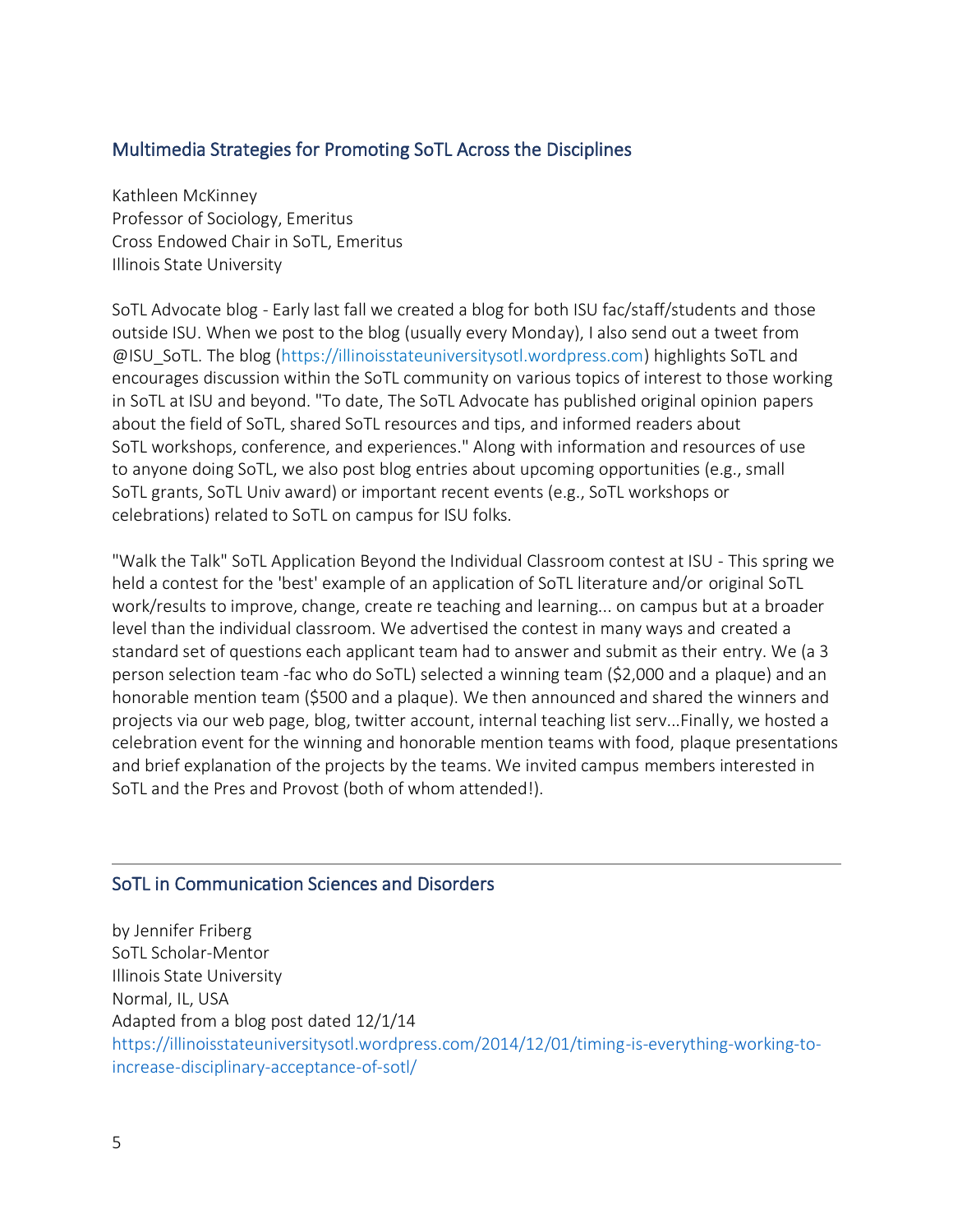Over the last several years, I have been one of many vocal advocates for SoTL in my professional discipline of speech-language pathology. Through this process, I've had the good fortune to meet and collaborate with a wonderful group of individuals interested in teaching and learning. While we have made progress with our pro-SoTL efforts, I have learned firsthand that change can be a slow moving endeavor, particularly in a profession governed by a variety of stakeholders representing several professional organizations and interests. That said, I have also learned that patience with the process can yield encouraging outcomes.

Over the course of the last year, I have been involved in the drafting of my profession's first ever [position paper on SoTL as a meritorious form of scholarship.](http://www.capcsd.org/resources/sotl_position.php) Happily, recent conversations at my annual research conference indicated that this position paper has had influence in increasing the stature and acceptance of SoTL in my discipline. That said, more work is needed to build upon the foundation the adoption of this position paper has provided for my discipline, for certain. In particular, we need to work to establish a regular and recognized home for disciplinary SoTL work in one of the peer reviewed journals for my profession. Several colleagues and I are working on an initiative to establish a journal specific to SoTL in our discipline at the current time.

#### <span id="page-5-0"></span>SoTL in Visual Arts: A Portrait of Creativity in Action

by Diana Gregory Kennesaw State University Kennesaw, GA, USA

Our scholarship of teaching and learning (SoTL) work began as a result of a self-study and outside analysis during our accreditation review and then moved beyond the classroom to include curriculum design/reform and assessment (McKinney, 2012). Primarily, the focus of our SoTL project addressed a need to improve student learning outcomes (SLO) around a perceived lack of creativity seen as imagination and originality in student art work in the BFA and BS Art Education degrees. Three questions were a driving force: what are we teaching and why; what do students need to be successful beyond the university; and how do we become accountable?

We used a two-prong approach: first, a faculty learning community studied the meanings and processes of creativity and their implications for teaching and learning, while administration simultaneously initiated a new portfolio review process. The portfolio review was developed over a two year period and resulted in curricular changes that: improved retention and progress to graduation; created philosophical unity among divergent faculty; and shifted the focus from issues of authority and power to a concern for productive student experiences and actual student learning outcomes. The SLOs were also developed to align with the institution's newly defined university-wide competencies, including skills and dispositions within the field, effective communication, and creative problem solving. The Association of American Colleges & University's (AAC&U) VALUE rubrics for creativity, oral and written communication, and critical thinking served as guidelines for the development of rubrics piloted in fall 2012. Evaluation of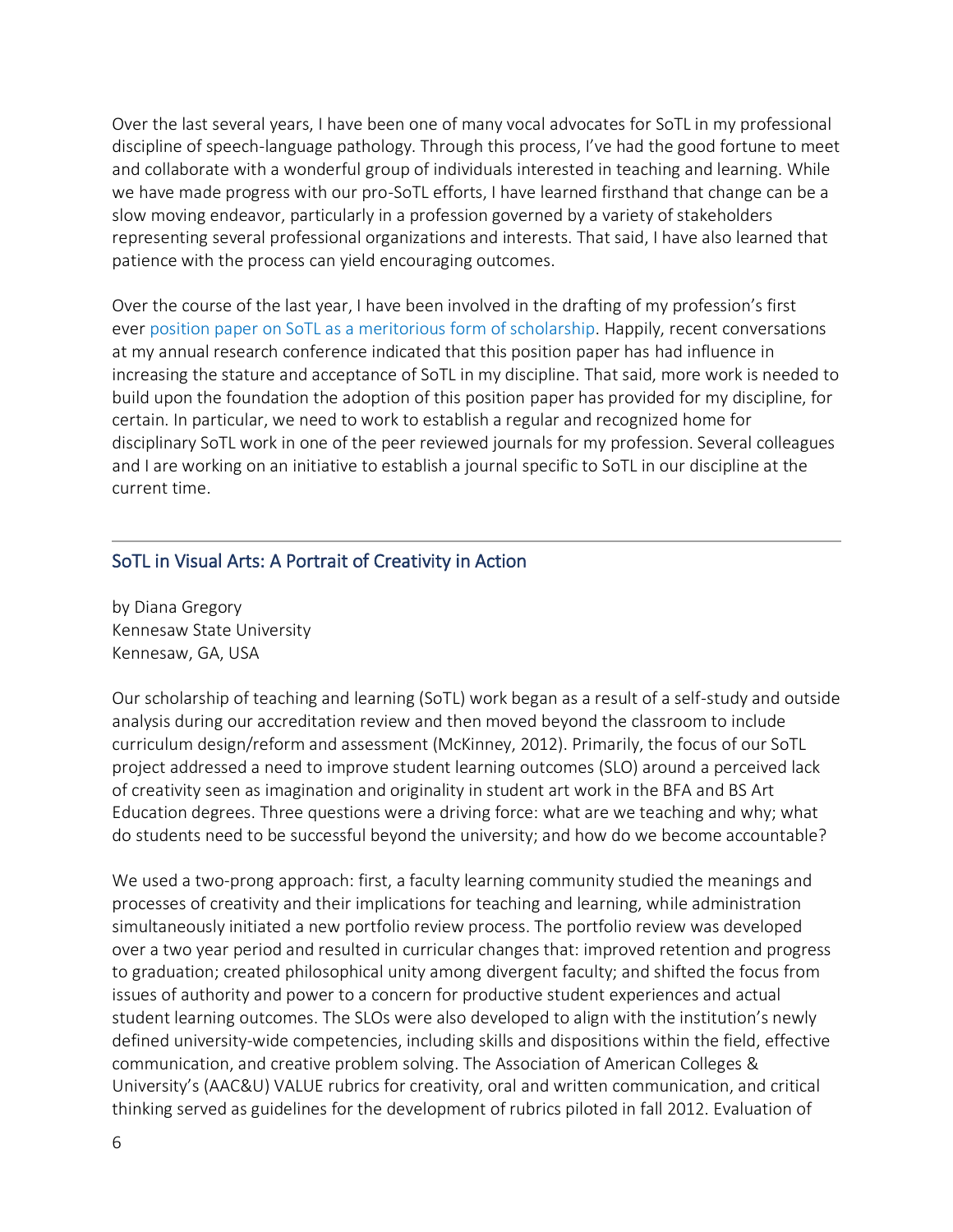early data demonstrated the need (very early in the learning process) for a specific course addressing creative problem solving and conceptual inventiveness, which has resulted in curricular revisions to the foundational courses in the degree programs.

As our work progressed we moved to make our results public in an effort to reduce the sense of isolation that limited our work. We wanted to "paint a portrait" that revealed the ways in which the SoTL process directly affected the improvement of SLOs after the faculty examined the standards specified through the National Association of Schools of Art and Design and the AAC&U VALUE rubrics. We know that artistic creativity is not ineffable; it can be measured and evaluated like any other ability. Our work has shown us that SoTL principles are applicable even in disciplines that might seem inhospitable and that SoTL can provided a framework for accomplishing a wide variety of (sometimes expected) goals.

#### *References*

Association of American Colleges & Universities VALUE Rubrics. Online at <http://www.aacu.org/value/rubrics/index.cfm>

McKinney, K. (2012). "Making a Difference: Applying SoTL to Enhance Learning." The Journal of the Scholarship of Teaching and Learning 12 (1): 1-7.

#### <span id="page-6-0"></span>Starting Discussions about SoTL

Trent Maurer, Ph.D. Associate Professor of Child and Family Development Georgia Southern University

In the Fall of 2014, a group of four SoTL active faculty at Georgia Southern University were invited by the President of the Georgia Educational Research Association to deliver a panel symposium on SoTL at their annual conference (Maurer, Sturges, Arrington, & Lu, 2014). This was an attempt to connect SoTL-active faculty at a major state university with education faculty at other state institutions and with K-12 educators and administrators in the state. It also provided an excellent opportunity to advocate for the presence and value of SoTL in both education research and in the educational community more generally. Further, as the two senior presenters were both from outside the education fields, it provided visibility and exposure for SoTL as an area of research both outside of education and that could be conducted in an interdisciplinary manner.

In addition to the outreach opportunities this provided, there was the unanticipated benefit that two of the faculty members subsequently revised and expanded the presentation into a standing room only session at the 2015 SoTL Commons Conference.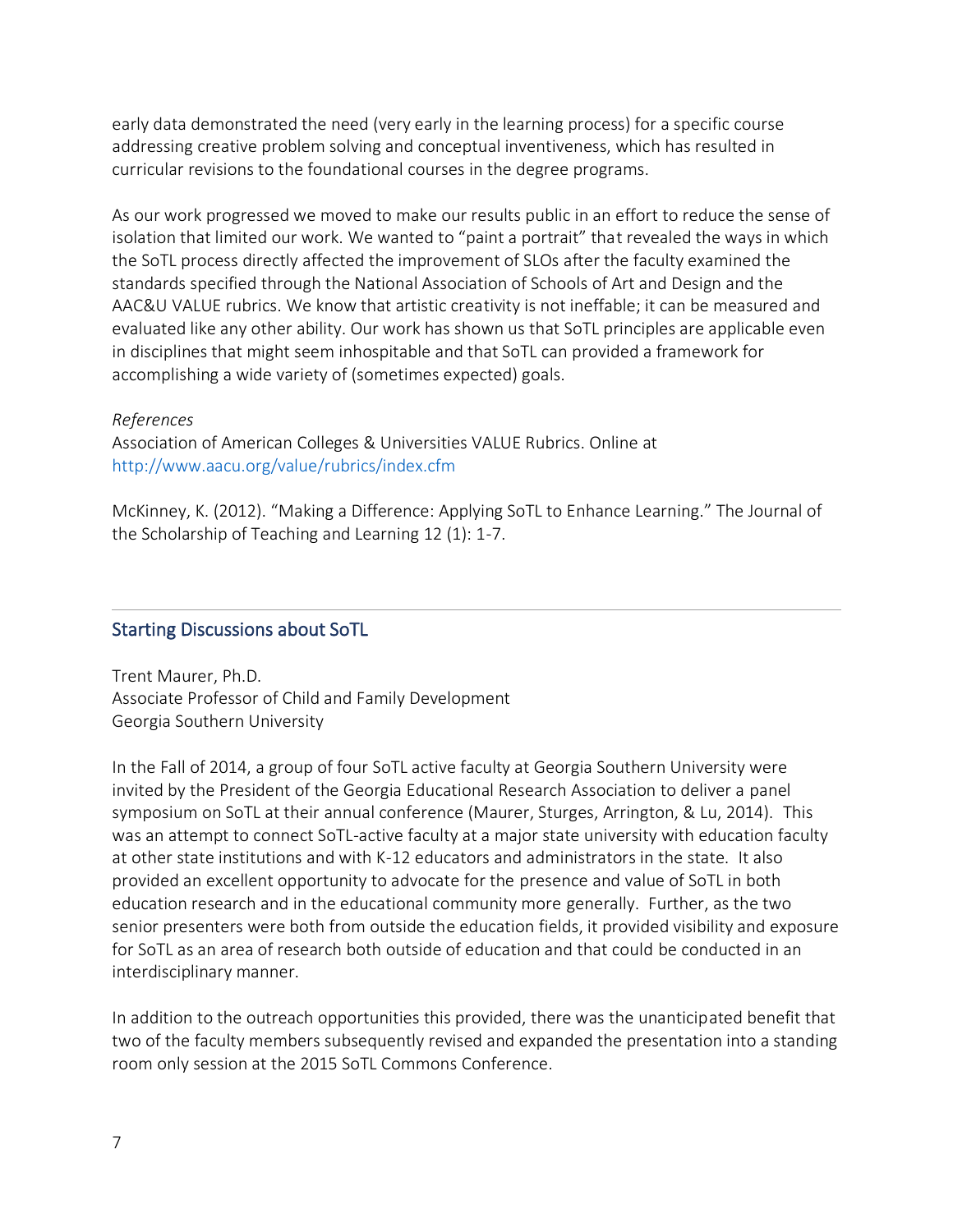A copy of the GERA presentation was submitted to the Proceedings of the conference and is available [here.](http://digitalcommons.georgiasouthern.edu/gera/2014/2014/24/)

#### *Reference*

Maurer, T.W., Sturges, D., Arrington, N.M., & Lu, H. (2014, October). The Scholarship of Teaching & Learning: Who, what, when, where, why, and how? Panel symposium presented at the 2014 Georgia Educational Research Association Conference, Savannah, GA. Panel Chair: Maurer, T.W.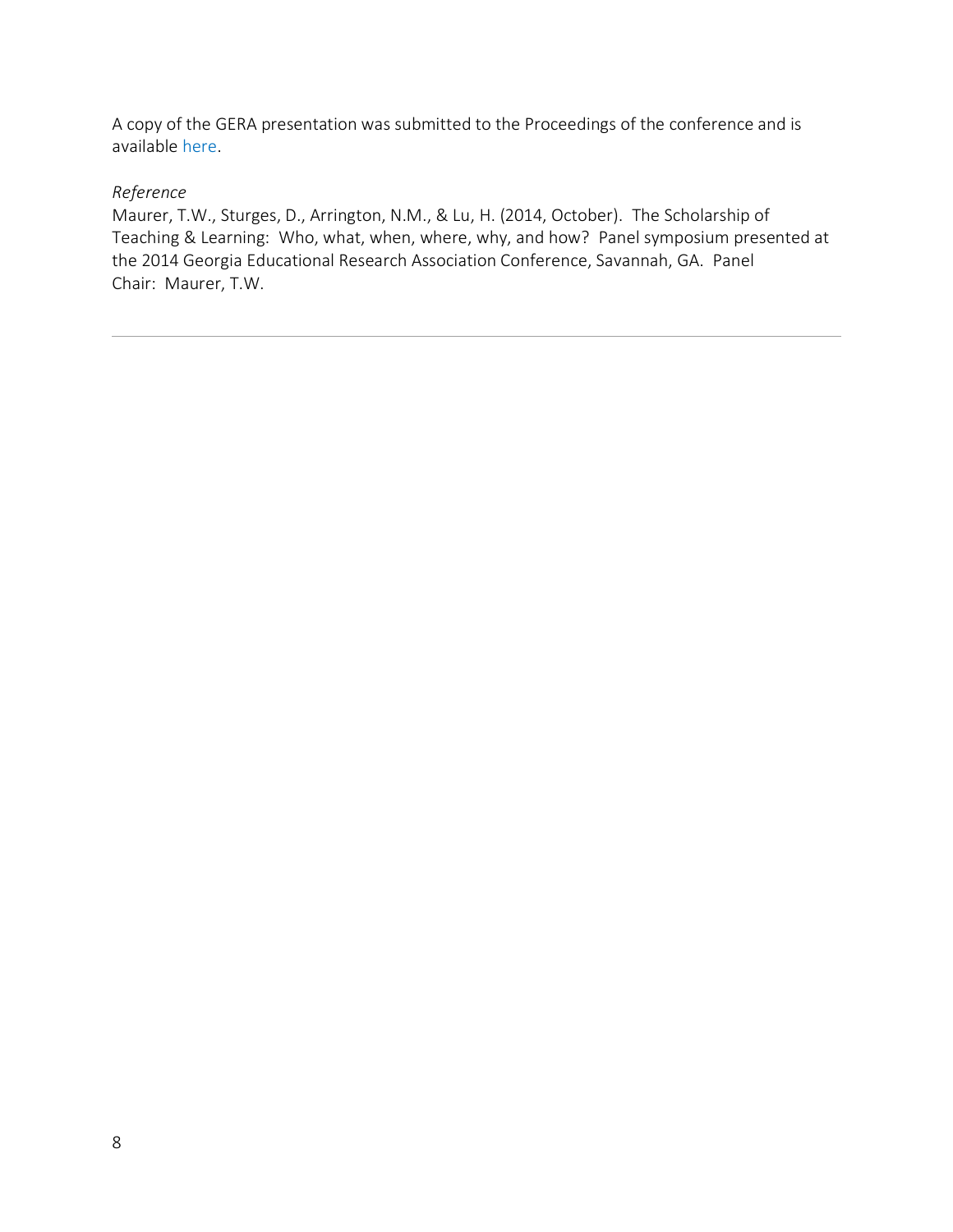### <span id="page-8-0"></span>Appealing to the Public

- − Cultivating Community Advocates for SoTL
- − SoTL in the Blogosphere: Working-Class Perspectives
- − Street-Level SoTL: From Academic Journals to Infographics

#### <span id="page-8-1"></span>Cultivating Community Advocates for SoTL

Carmen Werder, Ph.D. Director, Learning Commons/Teaching-Learning Academy & Writing Instruction Support Western Washington University Libraries Affiliated Faculty, Communication Western Washington University

 $\overline{a}$ 

The Teaching-Learning Academy (TLA) at Western Washington University is a dialogue forum to study and enhance our campus learning environment. Not only does it include students, faculty, and staff from across campus – we deliberately invite participants from the surrounding community and do our best to sustain their participation over time. Out of 75-100 participants every quarter in TLA, 6-10 regular participants come from the community. We also sponsor an annual academy awards reception in which we recognize individuals and groups both from campus and off-campus that have contributed to our study that year. Many of the individuals and groups recognized come from off campus. As a result of these efforts, people from our neighboring community become some of the best ambassadors and advocates of SoTL work on campus.

#### <span id="page-8-2"></span>SoTL in the Blogosphere: Working-Class Perspectives

Sherry Linkon, Ph.D. Professor of English Director of Writing Curriculum Initiatives Georgetown University

I edit a weekly blog, [Working-Class Perspectives,](https://workingclassstudies.wordpress.com/) that regularly comments on education and many other themes. The blog reaches several thousand readers a week, including both academics and non-academics such as journalists, community activists, students, and others. In my own writing for the blog, I have drawn on educational research to comment on current issues such as:

1. [Redefining Grit: New Visions of Working-Class Culture,](https://workingclassstudies.wordpress.com/2013/11/04/redefining-grit-new-visions-of-working-class-culture/) drawing on Duckworth's claims about grit in K-12 education.